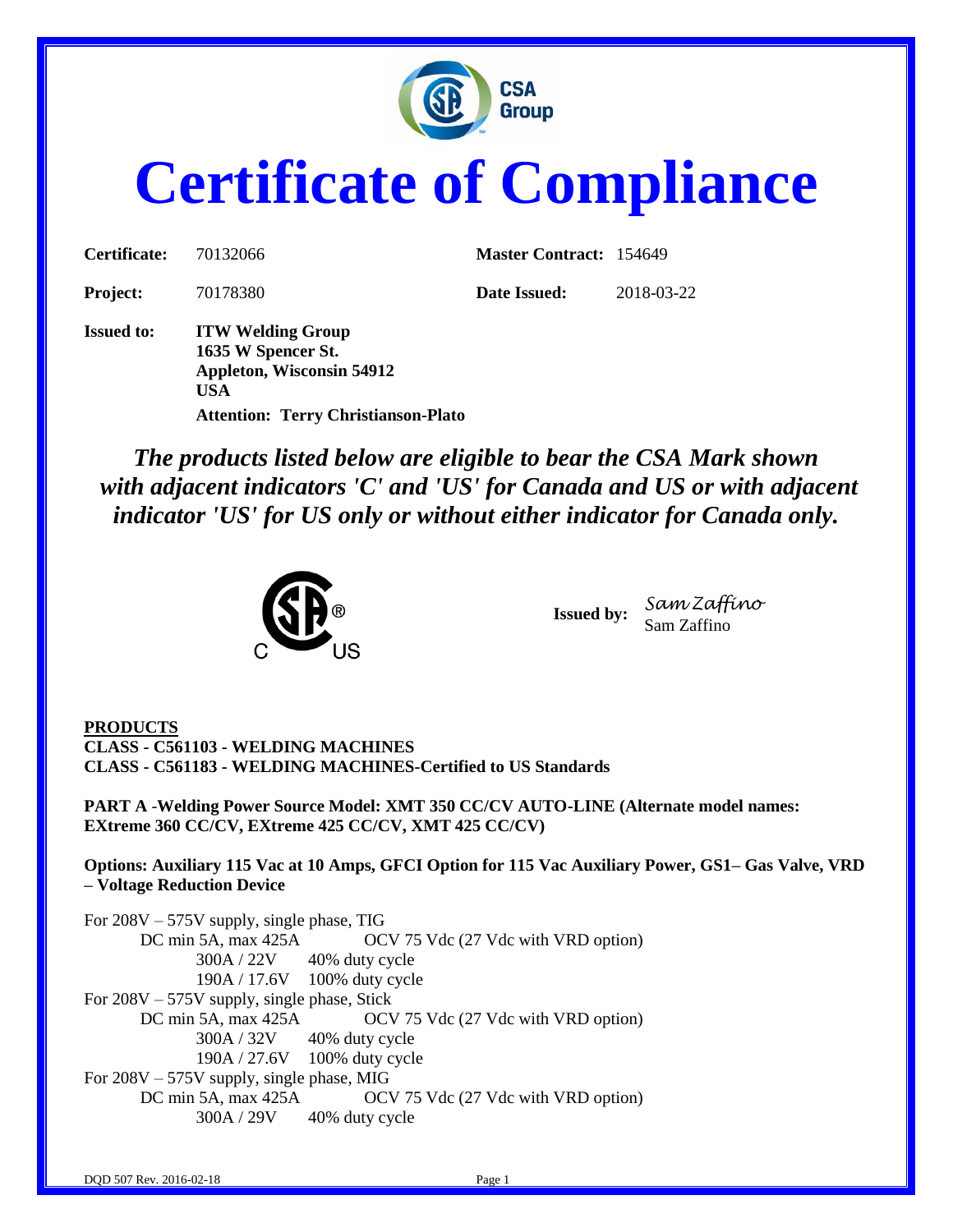

**Certificate:** 70132066 **Project:** 70178380 **Master Contract:** 154649 **Date Issued:** 2018-03-22

190A / 23.5V 100% duty cycle

For 208V – 575V supply, three phase, TIG DC min 5A, max 425A OCV 75 Vdc (27 Vdc with VRD option) 425A / 27V 30% duty cycle  $350A / 24V$  60% duty cycle 275A / 21V 100% duty cycle For 208V – 575V supply, three phase, Stick DC min 5A, max 425A OCV 75 Vdc (27 Vdc with VRD option) 395A / 35.8V 40% duty cycle 350A / 34V 60% duty cycle 275A / 31V 100% duty cycle For 208V – 575V supply, three phase, MIG DC min 5A, max 425A OCV 75 Vdc (27 Vdc with VRD option) 425A / 35.3V 40% duty cycle 350A / 31.5V 60% duty cycle 275A / 27.8V 100% duty cycle Single phase input current at: 208V: 60.1 Amax 38.0 Aeff 230V: 53.5 Amax 33.8 Aeff 400V: 29.3 Amax 18.6 Aeff 460V: 25.2 Amax 15.9 Aeff 575V: 19.7 Amax 12.5 Aeff Three phase input current at: 208V: 51.5 Amax 31.3 Aeff 230V: 46.5 Amax 28.2 Aeff 400V: 26.3 Amax 16.0 Aeff 460V: 22.6 Amax 13.7 Aeff 575V: 18 Amax 10.9 Aeff

 Note: The installation of welding power sources not supplied with a plug is subject to approval of the Local Inspection Authority.

#### **PART B -Welding Power Source Model: XMT 350 MPa AUTO-LINE (Alternate model names: EXtreme 360 MAP, EXtreme 425 MPa).**

Ratings same as PART A. Options same as PART A.

#### **PART C -Welding Power Source Model: Invision 352 MPa AUTO-LINE**

Ratings same as PART A Options: Auxiliary 115 Vac at 10 Amps, GFCI Option for 115 Vac Auxiliary Power

#### **PART D – Welding Power Source Model: AlumaPower 350 MPa**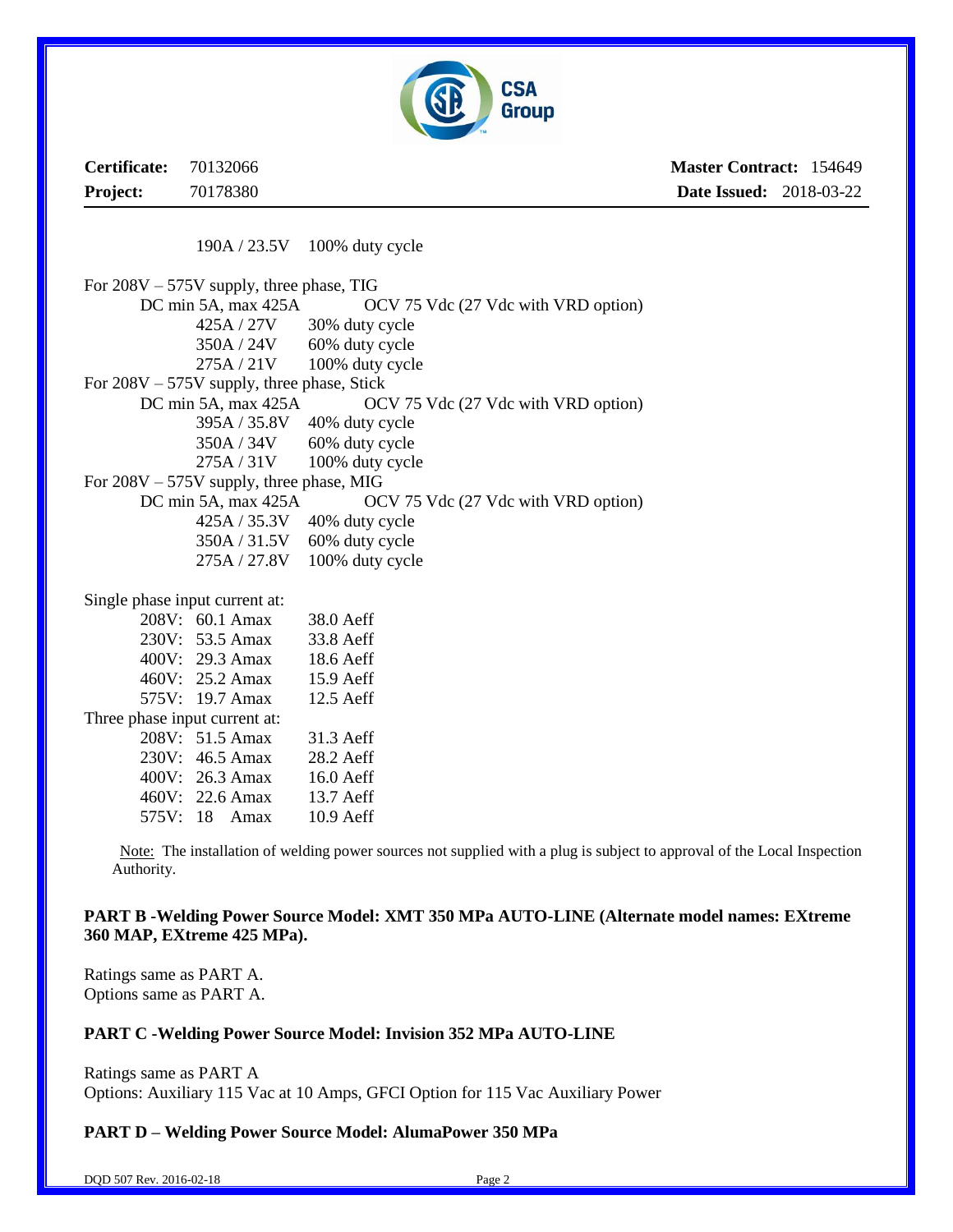

**Certificate:** 70132066 **Project:** 70178380

**Master Contract:** 154649 **Date Issued:** 2018-03-22

Ratings same as PART A Options: Auxiliary 115 Vac at 10 Amps, GFCI Option for 115 Vac Auxiliary Power

**PART E**– Welding Power Source Model: XMT 350 MPa AUTO-LINE W/ARCREACH Ratings same as PART A Options same as PART A

**PART F –** Welding Power Source Model: XMT 350 CC/CV AUTO-LINE W/ARCREACH Ratings same as PART A Options same as PART A

**PART G –** Welding Power Source Model: XMT 350 FieldPro or EX 360 FieldPro Ratings same as PART A Options: GS1-Gas Valve

**PART H** – Welding Power Source Model: XMT 350 FieldPro, Polarity Reversing Ratings same as PART A Options: GS1-Gas Valve

#### **APPLICABLE REQUIREMENTS**

CAN/CSA – E60974-1 - Arc Welding Equipment; Part 1: Welding Power Source. ANSI/IEC 60974-1 - Arc Welding Equipment; Part 1: Welding Power Source UL 60974-1 - Arc Welding Equipment; Part 1: Welding Power Sources